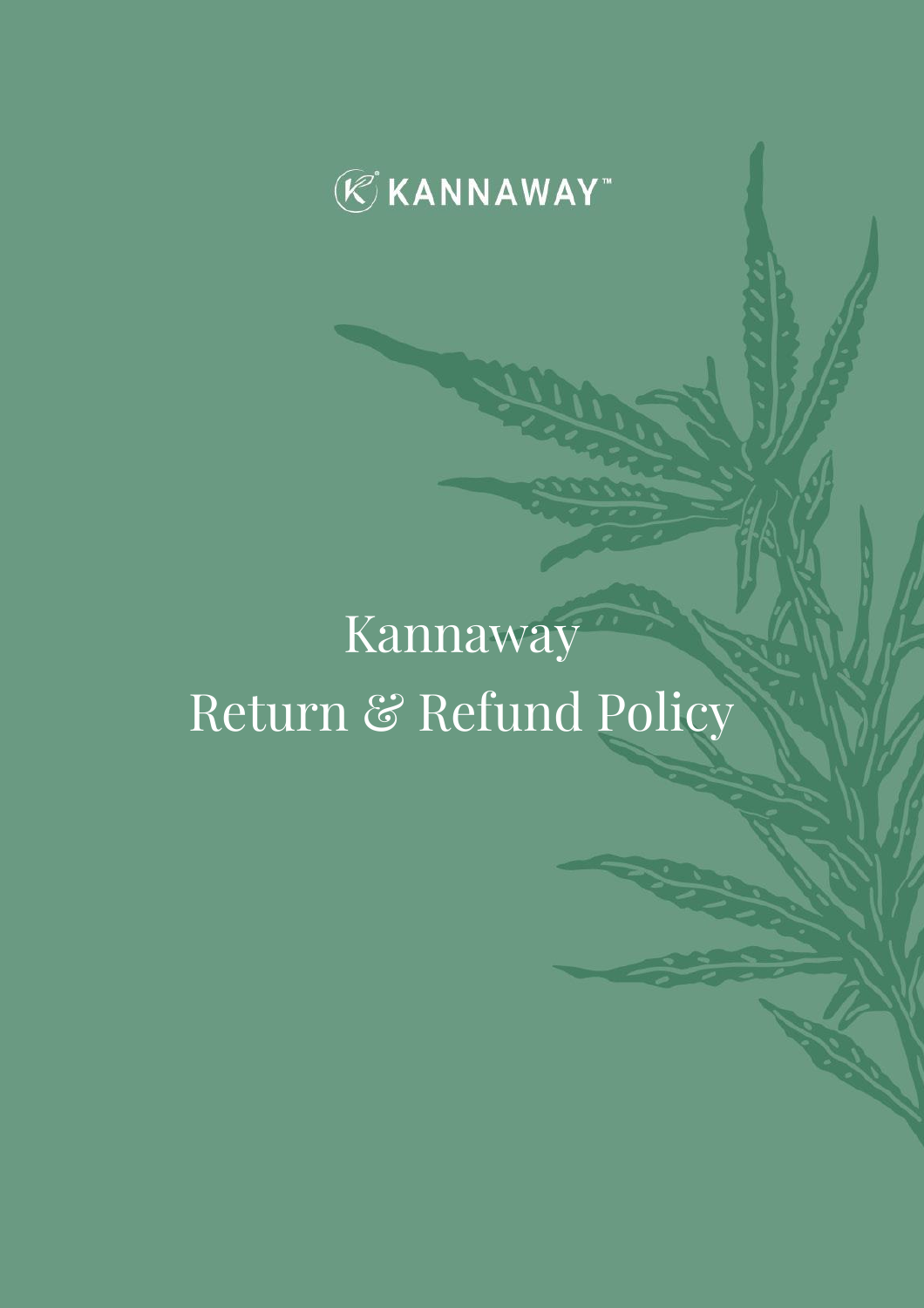

# Kannaway Return & Refund Policy

### Thank you for purchasing Kannaway products

Kannaway is committed to providing you with high quality products. If for any reason you are not 100% satisfied, you may be eligible to return the products for a refund under the Kannaway satisfaction guarantee. (Section 8.0 of the Kannaway Policies and Procedures).

If you received damaged, incorrect or defective products(s), please contact the Kannaway Support Department immediately. Kannaway can replace those products at no charge in lieu of a refund.

To initiate a return, please email Returns@Kannaway.com or by telephone at +48 22 299 82 00 to receive your Return Merchandise Authorization (RMA). When contacting us, please have your Kannaway Entrepreneur ID or order number available.

All product(s) will be shipped to Kannaway pre-paid, as we do not accept shipping collect packages. Before returning the item/s to our warehouse, please write your returns number on the outside of the parcel. We recommend that you use a shipping method where you can track your package, as risk of loss in shipping is solely borne by the Customer or Entrepreneur. If the product is not received by Kannaway it is the responsibility of the Customer or Entrepreneur to trace the shipment and no credits will be applied until the items are received at our distribution center.

The return address for Europe is: Kannaway Europe Radial Poland Sp. z o.o. Moszna Parcela 29, Budynek C3 05-840 Brwinów Poland

The shipping address for USA is : Kannaway 632 N. 2000 W. Suite 105 Lindon, UT 84042-1798 USA

Kannaway reserves the right to decline a refund if a Return Merchandise Authorization (RMA) was not issued prior to returning the product(s).

## For Retail Customer (Non-Entrepreneurs) – 30 Day Guarantee:

As a Retail Customer, you have 30 days from the date of purchase to initiate a return for the following:

- 1. Your initial order of product placed; unopened
- 2. Any first-time order of a product; unopened. Subsequent orders may not be returned under this guarantee.

Products must be returned unopened and in resalable condition within 30 days of receiving a Kannaway issued RMA number. Kannaway will not provide a refund on any products that are returned to the Company which are not in resalable condition. The following items are non-refundable, except as required by law: shipping fees, administrative fees, seasonal products, discontinued or promotional items. You are required to return all unopened containers, as applicable, to receive a refund.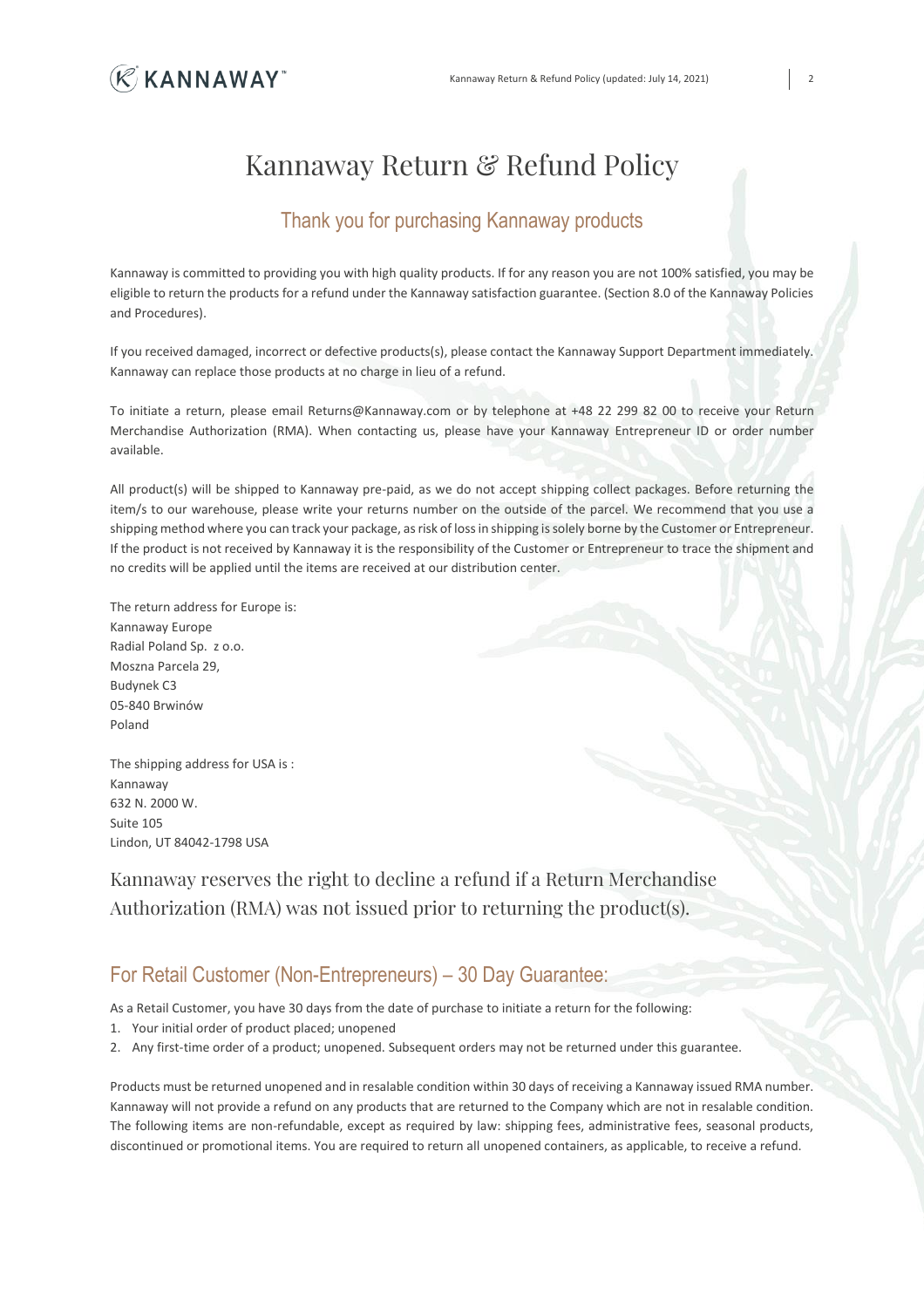

If eligible for a refund, Kannaway will credit the original form of payment (less shipping) within 30 days of the product being logged as returned by our distribution center. All volume associated with the sale of the product(s) will be deducted once the refund is issued.

#### For Entrepreneurs – 30 Day Guarantee:

As a Entrepreneur, you have 30 days from the date of purchase to initiate a return for the following:

- 1. Your initial order of product placed; unopened.
- 2. Any first-time order of a product; unopened. Subsequent orders may not be returned under this guarantee.
- 3. Your first Smart Ship order for unopened products in new and resalable condition only.

Refunds on products outside of these parameters will be reviewed on a case-by-case basis.

Products must be returned unopened and in resalable condition within 30 days of receiving a Kannaway issued RMA number. Kannaway will not provide a refund on any products that are returned to the Company which are not in resalable condition. The following items are non-refundable, except as required by law: shipping fees, administrative fees, seasonal products, discontinued or promotional items. You are required to return all unopened containers, as applicable, to receive a refund.

If eligible for a refund, Kannaway will credit the original form of payment (less shipping) within 30 days of the product being logged as returned by our distribution center. All volume associated with the sale of the product(s) will be deducted once the refund is issued.

# For Entrepreneurs – Retail Orders Sold Direct:

If your Retail Customer wants to return products purchased directly from you, follow this process:

- 1. Supply a copy the original sales receipt for the product sale, including the date and price paid by the retail Customer. Please write "refund" across the sale receipt along with the Return Merchandise Authorization (RMA) number provided by Kannaway (see #3).
- 2. Refund the money directly to your retail Customer and have them sign the sales slip as proof of return.
- 3. Contact Kannaway to obtain Return Merchandise Authorization (RMA) and instructions for returning the product. Include a signed copy of the sales receipt showing refund (see #1).

If eligible, Kannaway will use a replacement for the returned products, within 30 days of the product(s) being logged as returned by our distribution center. Kannaway reserves the right to reject repetitive returns or replacements.

### For Entrepreneurs – Buy Back Policy (Account Cancellation):

Kannaway Entrepreneur Cancellation Buy Back Policy is meant to protect individuals who want to discontinue being a Entrepreneur, leave the Kannaway opportunity, and believe they mistakenly purchased more inventory than they could sell (Section 8.1 of the Kannaway Policies and Procedures).

This policy specifically does not apply to a Entrepreneur who, for the purpose of qualifying for a bonus or some other benefit, has falsely stated that the inventory for which they are attempting to receive a refund has been previously consumed or sold. Kannaway reserves the right to decline refunds for any products that have been falsely stated as consumed or sold (Section 6.1 of the Kannaway Policies and Procedures).

The request for Buy Back must be made in writing within 90 days of the original purchase date. Reimbursement will be made for the wholesale value of the original product, less a 10% restocking charge, freight, rebates, bonuses, and personal discounts. In states that require a different Buy Back Policy Kannaway will conform to that state's policy.

All products returned must be in their original packaging, unopened and in new and resalable condition within 30 days of receiving a Kannaway issued RMA number. Products that have been announced as being discontinued, along with any